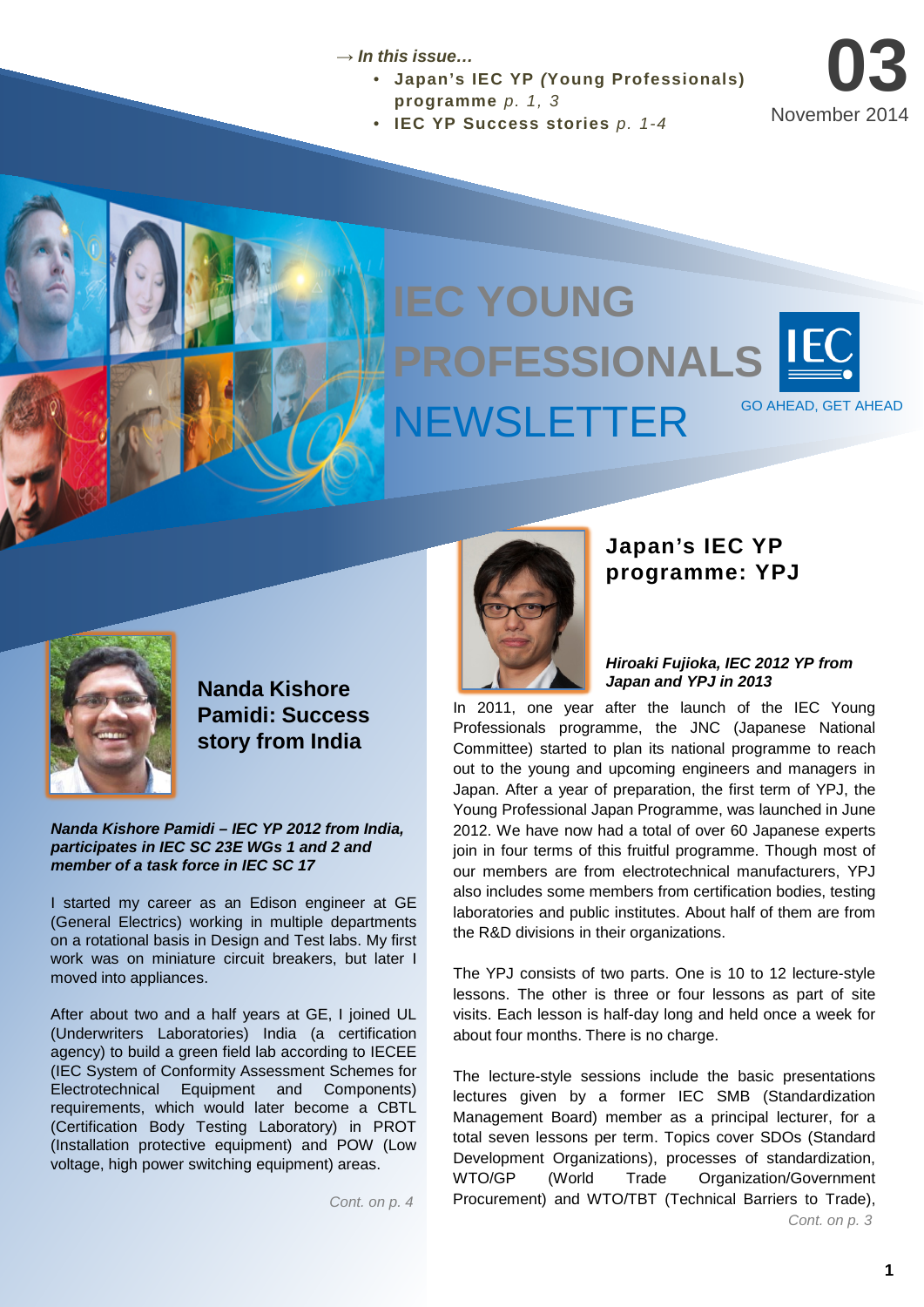# **Building IEC awareness across the company**



*Andaç Pamuk, IEC 2011 and 2013 YP from Turkey, joined IEC TC 108 meeting in Tokyo*

I am Head of the Product Safety and Certification Department in Vestel, a giant electronics consumer, household and lighting appliances manufacturer, where I have been working since 2007. My department, Vestel Product Safety and Certification, is responsible for testing all products according to related IEC Standards, and then certifying them under the IECEE conformity assessment scheme. In 2010, as I was following the work within the standards world, I decided that I would take one step further and jump into standardization work.

The first thing I did was to investigate the ways of joining the standardization process. Applying and being accepted for the IEC Young Professionals programme in 2011 happened just after I envisioned a career in standardization. It was a good opportunity for me to see the IEC world from inside the organization. This experience helped me make many friends from different sectors and cultures – we are all standing on common ground, the IEC. I have also met many IEC officers and technical experts with whom I've had useful conversations. I still have friends, officers and experts that I continue to communicate with. Sometimes we just ask each other if we feel good today, and sometimes we ask one another's opinions on technical issues. All the remarkable experiences I had during the IEC YP workshop made me more motivated to be involved in standardization work.

After the IEC YP workshop, I had some meetings with my managers. As a YP who now knew the IEC better than before, I explained the importance of standardization together with conformity assessment and convinced them to become involved in standardization work. Then I joined MTC 38, a Turkish Mirror Committee related to my expertise and I organized some internal training sessions among the experts in my department to help them better understand the IEC. I also encouraged them to join the Turkish mirror committees and IEC technical committees. I was also responsible for an interview in the IEC *e-tech* magazine with our CTO (Chief Technical Officer) about how my company is involved in, and will continue to be with IEC Standards and Conformity Assessment schemes. This interview is published in the January/February 2014 IEC e-tech Magazine and you can access it here: [link.](http://www.iec.ch/etech/2014/etech_0114/ca-2.htm)

Now I have applied to participate in the IEC TC 108 meeting, which I believe will be the start of my company's involvement in IEC standardization work. I expect that not only me, but also all other experts from my company who are willing to join Technical Committees, will soon take positions in standardization activities. You can find a video of Andaç at the following [link.](http://www.youtube.com/watch?v=UwyVxxCgXag&list=PL16DB66973F9C38E4&index=22)

# **IEC YP increases involvement in Norway**

*Jon-Steinar Hanstad, IEC 2013 YP from Norway, member of the Norwegian mirror Committee of IEC TC 64*



I started using standards as a trained electrician, and continued to do so for the rest of my education. Now working at NELFO, the trade organization for electrical contractors in Norway, I use standards on a daily basis. At NELFO I look after the technical side of a computer programme called FEBDOK.

FEBDOK has been developed over the last 20 years – it is used as a calculation tool for our members. The programme calculates voltage drop, short circuit currents, UPS systems, generators. It has an extensive database of several thousand breakers, cables and busbars. The software is based on a lot of different IEC Standards, such as IEC 60909 and IEC 60364. The fact that IEC 60364 applies to many countries gives us the opportunity to sell our software across the Norwegian border.

Besides working with FEBDOK, I am involved in electrical safety projects, EV (Electric Vehicle) charging, and standardization. In our organization, we aim to help our members the best we can, meaning we always have to be up-to-date on the standards for our industry. My involvement in standardization work grew after the IEC General Meeting in New Delhi, where I participated as an IEC Young Professional. I am now a member of the national mirror committee of TC 64. TC 64 works with electrical low voltage installations, which covers a huge area of our industry.

The IEC workshop opened my eyes to the impact that the IEC Standards have. We surround ourselves with standardized items every day, and they contribute to the world being a safer and more eco-friendly place to live. At the IEC Young Professionals workshop, not only did I learn a lot about the standardization process, but I appreciated meeting a lot of interesting people and broadening my network.

You can find a video of Jon-Steinar at the following [link](http://www.youtube.com/watch?v=sdk3OyR22H0).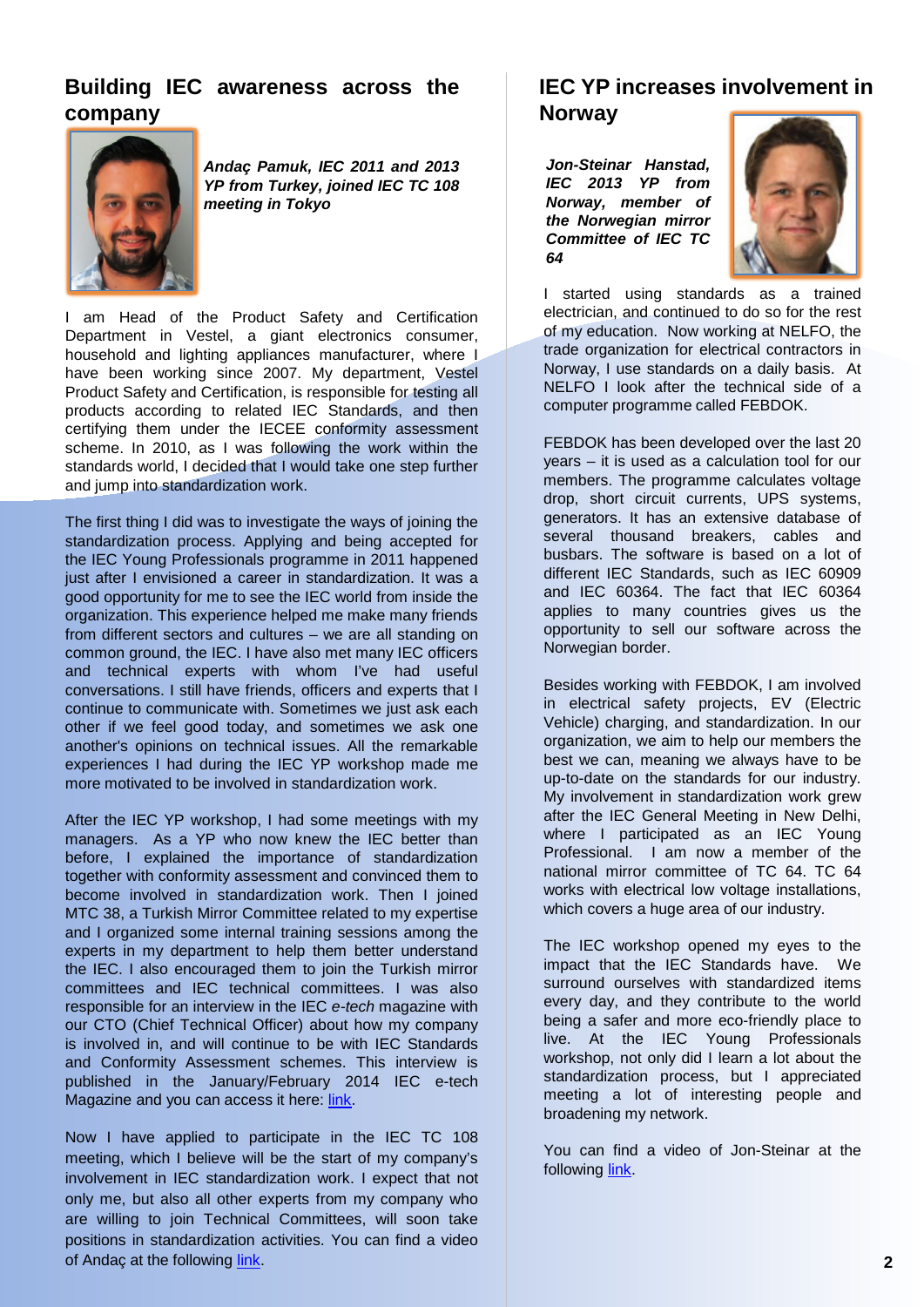# **Japan's IEC YP programme: YPJ**

#### **Continued from p. 1**

the art of negotiation, business case studies and discussions after the lectures, sometimes in English. The remaining lectures are given by current SMB, CAB (Conformity Assessment Board) and MSB (Market Strategy Board) members, and TC/SC (Technical Committee/Subcommittee) chairs, secretaries and experts.

The site visits are to three or four technical sites of enterprises and industrial associations related to standardization and conformity assessment. Some of us also have participated in Japanese TC/SC mirror committees and some members have joined IEC TC/SC WG meetings and plenaries as registered experts or observers.

After completing the programme, the JNC has also provided follow-up training sessions for all the YPJ graduates every three months. If you are thinking of setting up an IEC YP programme in your country, here are four recommendations that we believe will help to make it successful.

Firstly, you could ask a person who has a lot of experience in IEC activities, such as a SMB member, a TC/SC Chairman/Secretary or a WG Convener, to be the principal lecturer. This is important because standardization work contains a wide variety of roles such as developing standards, attending international meetings, lobbying, negotiation and other social interaction.

Secondly, we find it effective to have an intensive program. This approach helps participants to boost their abilities and gives them the basic skills needed for the standardization work in a short time frame.

Thirdly, it is better to limit the number of participants per session so that they can actively exchange opinions with each other and lecturers.

Finally and more importantly, if you can help young professionals to have support and understanding from their companies/organizations so that they can join as many lessons as possible it makes for a more successful programme. At the YPJ for example, as one of the requirements for the enrolment, JNC has requested that supervisors submit a recommendation letter that assures

such support including a plan to engage young professionals in standardization work in the near future. Thanks to that, the young professionals' attendance rate at YPJ is more than 90%. I highly encourage you to organize an IEC YP programme in your country and personally wish you all the best with it!

Now, I would like to share my views based on the experience during the IEC YP programme in 2012, the programme literally broadened my world. I was impressed by a lot of experienced young professionals from other countries, and able to relativize my performance. That experience made me come to think of my business with a wider and more global vision. Now I strongly feel the importance of experiences in the international standardization field.

Both the IEC YP and YPJ gave us a chance to make connections with other young professionals who have strong passions. In my personal opinion, it can still be difficult for young generations to be recognized by their companies and to show the value of their standardization work to their companies because even though the benefits are tangible, it may take some time for this work to contribute to their business profits. However, interacting with other young professionals can inspire and encourage them to be involved in standardization actively. One of the things I highly appreciated of being able to attend both the IEC YP programme and YPJ was the blend of business-oriented courses with general courses on IEC and standardization.

YPJ is planned and organized by collaboration of the government, METI (Ministry of Economy, Trade and Industry) and the industries, IEC APC\* (Activity Promotion Committee). Thus the contents of the programme is really close to business/industries. For example, we share the stories of experiences of standardization, including both success and failure. These help us to understand how standardization is actually going on, and what is really needed in the field.

The IEC YP programme provides the YPs with some "international" experiences such as observing actual IEC meetings, having an official dinner with experienced members and so on. I believe the IEC YP programme is a great opportunity for us to challenge what we have learned in YPJ.

\*IEC APC was established as a committee to promote standardization among its members, like the industrial association in Japan, more than ten years ago.